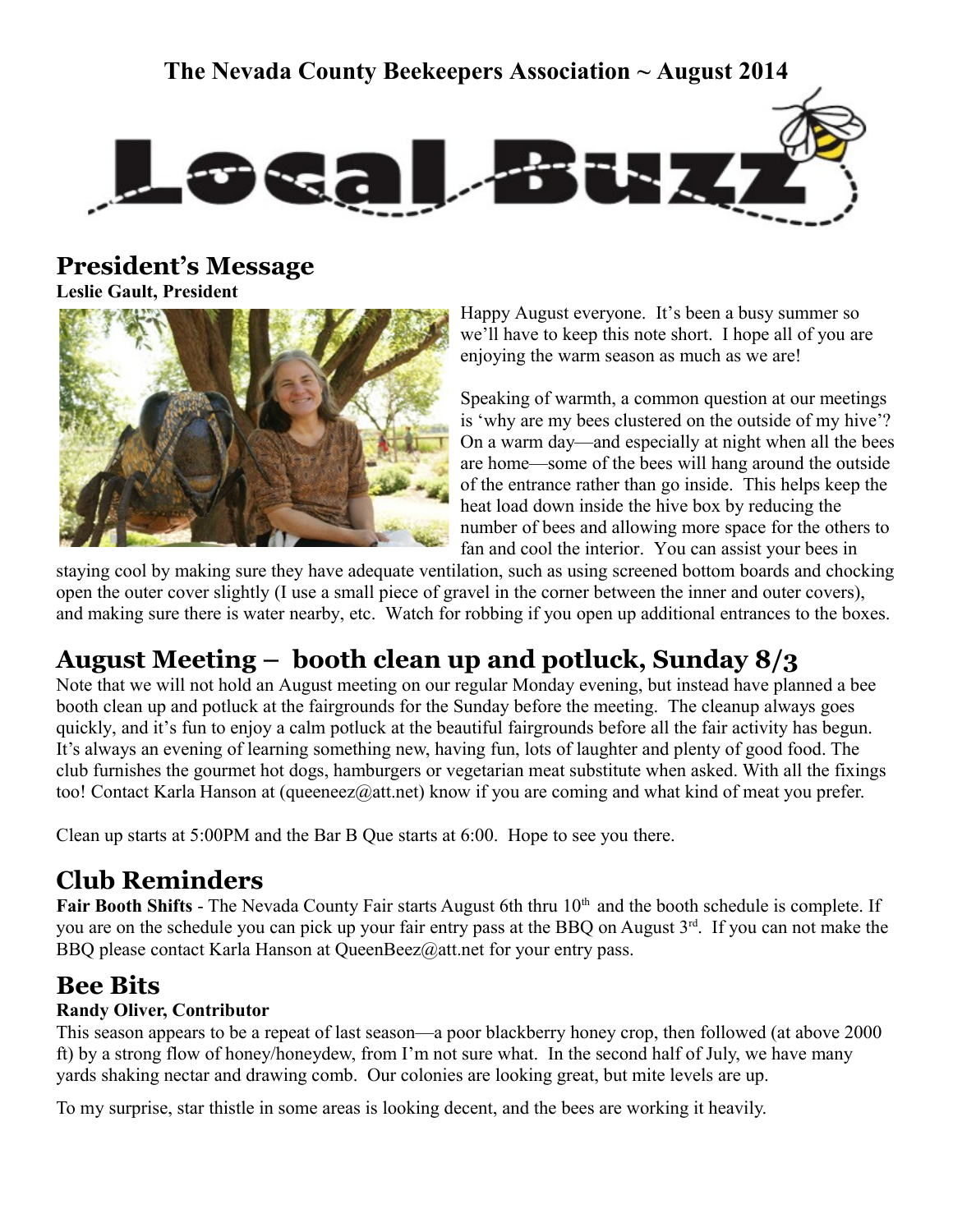We've been hitting those hives with honey yet to pull with single strips of MAQS (formic acid), and those without surplus honey with 25g of Apiguard (thymol gel, cheaper than MAQS) in the middle of the broodnest. I just received some bulk formic acid, and plan to start testing hot weather "flash treatments."

Pollen flows dropped off, and I'm seeing little beebread around the brood, although colonies are actively rearing brood. We'll keep a close eye on the amount of jelly around the larvae.

It is again very dry during this drought, and we are again getting complaints about bees going to neighbors' water sources. You may be able to avoid problems by supplying your bees with a water source on your property. I've had best luck with water sources placed at least a hundred feet from the hives, but have yet to figure out a source that is more attractive than swimming pool water.

As I type these words, Stephanie and I are freshly returned from an impromptu backpacking trip to the High Country. Even in the middle of the Five Lakes Basin, we saw a few honey bees. How they survive in that extreme and unforgiving habitat is beyond me! I'd like to spend some time beelining up there to locate the colonies (we saw honey bees of two different colors).

A recent issue of the Journal of Apicultural Research is all about recent studies in Europe that tested the performance of locally-adapted bee stocks to stocks imported from elsewhere. The local stocks almost always outperformed the imported stocks. To a biologist, this makes perfect sense, despite the fact that beekeepers seem to always think that the grass is greener on the other side of the fence. This special issue is open access at [http://www.ibra.org.uk/articles/JAR-53-2-2014.](http://www.ibra.org.uk/articles/JAR-53-2-2014)

That said, I am a huge proponent of breeding locally-adapted bee stocks. I'm always interested in exceptional colonies in this area that have survived for at least two years in a managed hive in good health, especially those with little or no mite treatments. If you have such a hive, please mark it, and let me know so that I can use it for breeding stock the next spring.

## **Minutes from Last Meeting**

"Bees are famous for being busy. But they always take time to smell the flowers."

President Leslie Gault opened with Q&A.

Should we charge for removing swarms?

As NCBA members we cannot charge for picking up swarms but we may choose to request help with gas money. Anyone who charges a fee should make it clear that they are not a representative of the NCBA.

Varroa mites are building up all summer, as bee numbers decline. Powdered sugar treatment knocks mites off comb, but does not kill mites in larva cells. Summer amd fall treatment with oxalic acid, hopguard, formic acid, Apistan etc. protects next winter hive. If pesticide treatment is omitted, mites may destroy colony before next spring.

Norm Wallace encourages cultivation of pollinator-attractive native plants, and uses no-till methods and mechanical spreading of seeds, or mixing tiny seeds in sand to get good broadcasting if spread by hand or small spreader.

#### **FINANCE**

Janet Brisson JuneStart \$5082.89; Inc \$184; Exp \$164.29; EnsBal \$5102.60.

#### PROGRAM

Jeremiah Farrell explained how Fair honey judges invert entries to check how fast bubble rises, how gift baskets more elaborate and larger win, extracting frames should be topped off by feeding sugar water to produce white capping, and block wax with a dip or crack should be finished off with a topping of melted wax. Our Fair is one of few which have honey judging. We should all enter to ensure honey remains a recognized exhibition.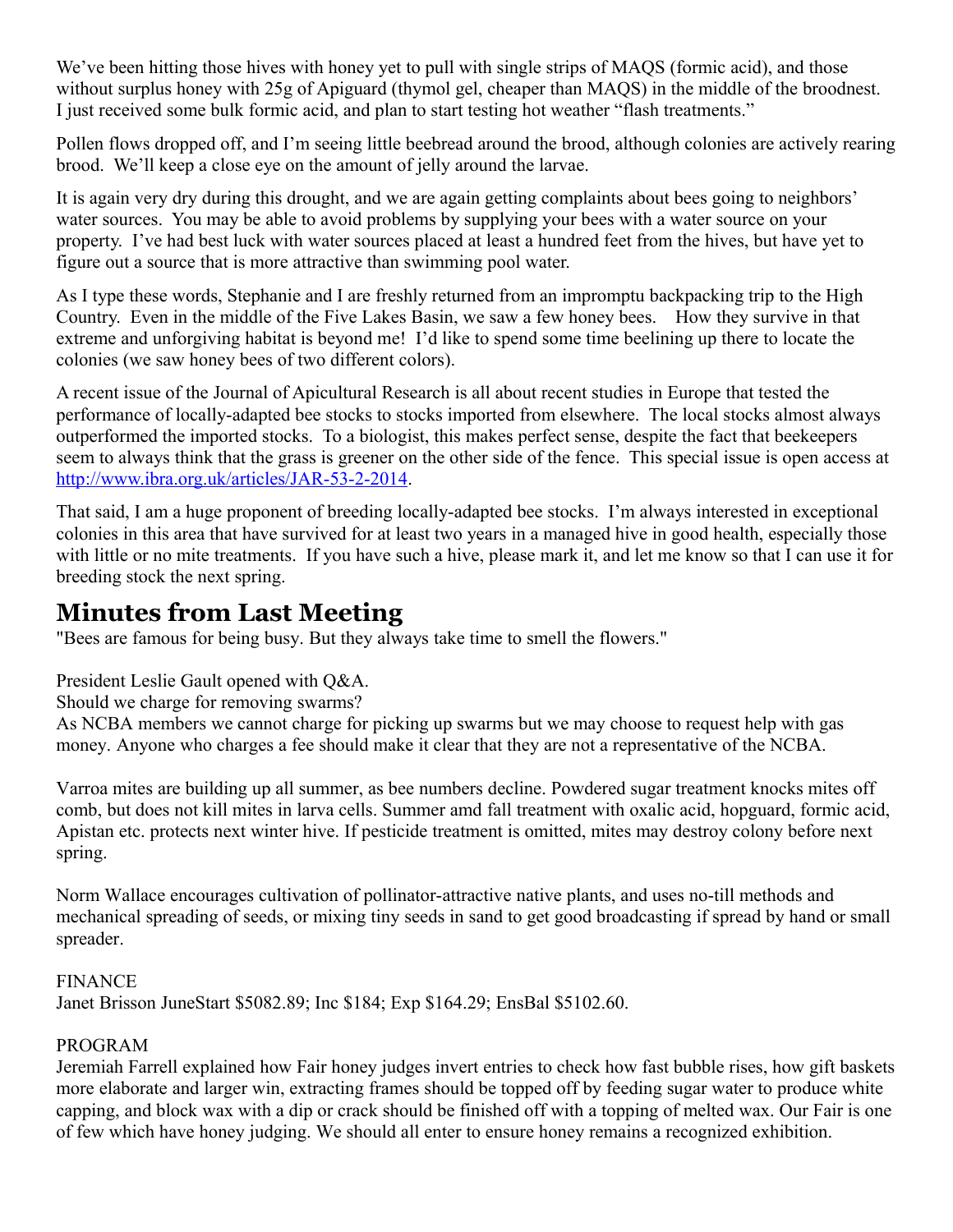### **Country Rubes Combo Screened Bottom Boards**

Special NCBA Club Price! Call Janet for details. 530 913-2724 or [rubes@countryrubes.com](mailto:rubes@countryrubes.com)

### **Honey Extraction House**

A to Z Supply has a honey extraction house available for rent. Equipment is provided and the room is heated and there's lots of hot water for clean up. For more information: 530 273 6608

## **Sacramento Beekeeping Supplies**

- Complete line of all beekeeping supplies
- American dealer for Sheriff suits
- Gifts—bee themed children's wear, tableware, garden décor
- Books—children's beekeeping, homemade cosmetics, candles
- Beeswax candles, molds, waxes, dyes, scents, and wicks
- Honeycomb sheets for rolling candles—35 colors

2110 X Street, Sacramento, CA 95818 (916) 451-2337 fax (916) 451-7008 Web page at [www.sacramentobeekeeping.com/](http://www.sacramentobeekeeping.com/) email: inf[o@sacramentobeekeeping.com](mailto:%20info@sacramentobeekeeping.com) Open Tuesday through Saturday 10:00 – 5:30 Mail Orders Receive Quick Service

### A to Z Supply $\Box$ 13396 Ridge Road Grass Valley, CA 95945 530-273-6608/274-3871



HOURS: M-F: 730 AM-530 PM SAT: 8 AM-5 PM **SUN: 9 AM-4 PM** Www.atozsupply.com sales@atozsupply.com



----------------------------------------------------------------------------- Advertising space (3" by 2") is available here and need not be bee-related. Advertising rates are \$7 per year for NCBA members and \$16 per year for non-members.



## **From the Librarian**

#### **Tynowyn Slattery**

If you bring back books or media, and I am not available... please just lay your material flat on a shelf and I will know that I haven't checked it in yet, and you won't have to remember it for another month. Win-win. Randy has brought some good books in from Burt's bequest, stop by the library for a look. Happy Reading.

You can always mail returned books to: Tynowyn Slattery 20493 Rome Road Nevada City, CA 95959 swoolman $\omega$ saber.net ~ 530-265-6318

The Nevada County Beekeepers Association library is located in the foyer of the building. Our Librarian, Tynowyn Slattery (left), is usually available before and after meetings to help club members find both children and adult books, DVD s and videos on beekeeping. Stop by and browse the library!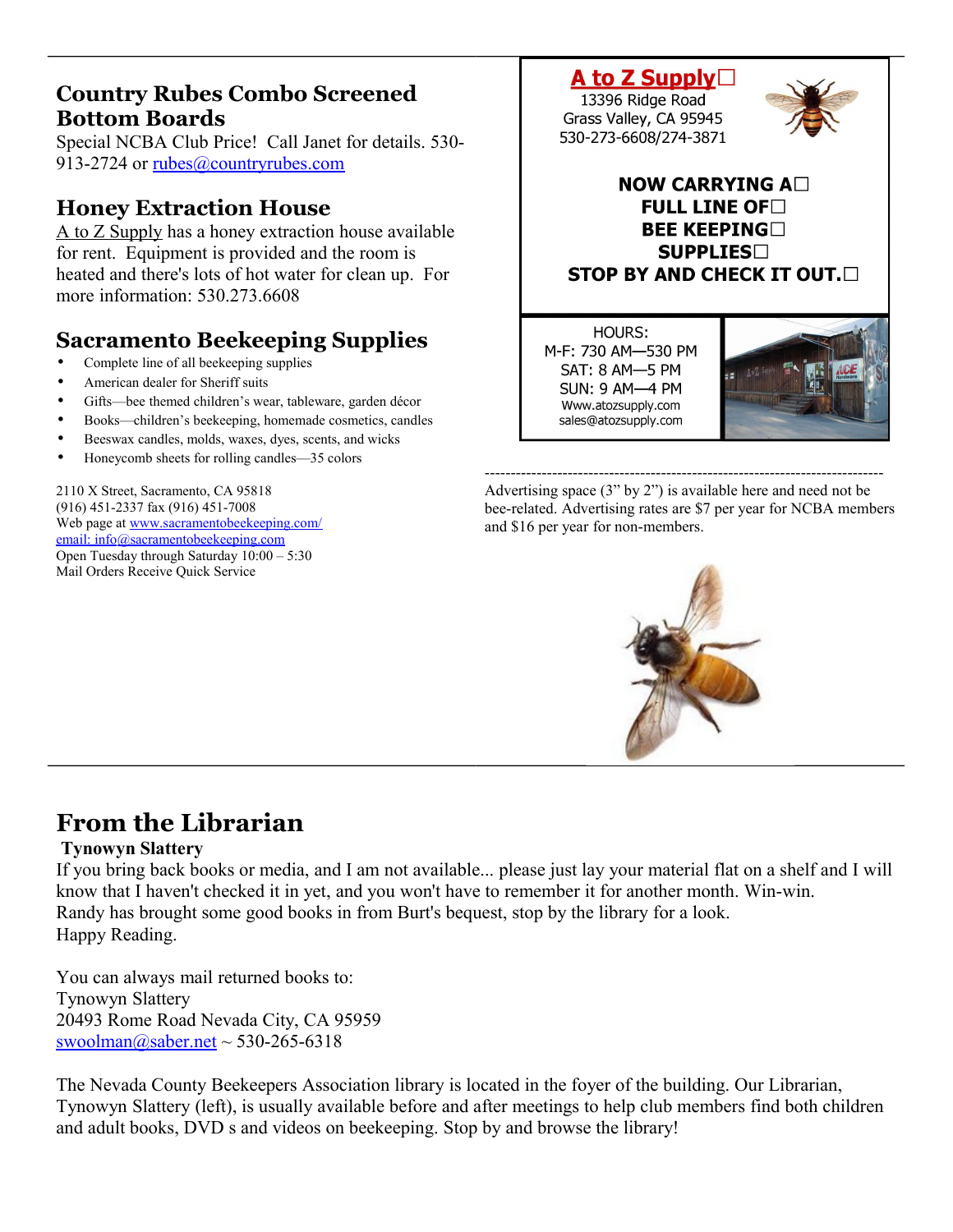## **Weed Killer Safe for Bees**

Last month's story on the bee safe weed killer has returned some doubts that it may actually work because of the low ratio of acetic acid. For more information on this please visit: <http://www.garden-counselor-lawn-care.com/vinegar-weed-killer.html>

## **Meet the Members**

**Diane Benton talks with Bert Pate**

**How did you get interested in beekeeping Bert?** Well, I've been a Master Gardener since 2000 so have always been interested in bees. I took Randy's class then decided I was ready to become a beekeeper.

How many hives do you have and where do you keep them? They have actually been kept for several years at the location I bought them from. I'm picking the two hives up next week so I'll have them on my property for the first time. I'm in Big Oak Valley which is just down the hill from Penn Valley.

**What is your favorite part of beekeeping?** And worst? The best part is knowing how the bees can benefit my property and my community. I have a 26 tree orchard on my property and plan to put the hives next to the orchard. Then about an acre away I have a drip septic system so I'm looking forward to filling the whole acre between the orchard and the septic with



flowers the bees can use. The worst is not being able to do anything about people using pesticides that harm bees. I also found out we have a bear problem here so might have to put up an electric wire.

**What was the biggest surprise you have had as a beekeeper?** How gentle bees are! But my wife still doesn't believe me.

**Can you tell us something interesting about yourself before you became a beekeeper?** "I got to fly on the edge of space." I was a High School Science Teacher and retired 18 years ago. On holidays and weekends I worked as a scientist for NASA and at Lawrence Livermore lab. For one of the projects I worked on I went up in a 747 to 41,000 feet. That's the highest you can go without wearing a space suit. The 747 had a big glass door built in the side of it with a telescope looking out. Our mission was to study Orion's Belt.

# **Top Bar Hive Group**

### **Karla Hanson, Contributor**

There is interest in having a group for people that are doing Top Bar Hives and using untreated bees. Contact Karla Hanson at  $(\text{queeneez@att.net})$  and indicate if you would like to be included in this group.

# **Wired Up Bees**

### **High Tech Beekeeping**

A do-it-yourself apiary kit, you can reportedly build a hive that encourages healthy bees. The hive comes with a sensor system that collects data so that you can keep an eye on the bees in real time. [http://www.newscientist.com/article/mg22229644.700-wire-up-hives-to-keep-bees-happy-and](http://www.newscientist.com/article/mg22229644.700-wire-up-hives-to-keep-bees-happy-and-healthy.html#.U9V0f7G4NQK)[healthy.html#.U9V0f7G4NQK](http://www.newscientist.com/article/mg22229644.700-wire-up-hives-to-keep-bees-happy-and-healthy.html#.U9V0f7G4NQK)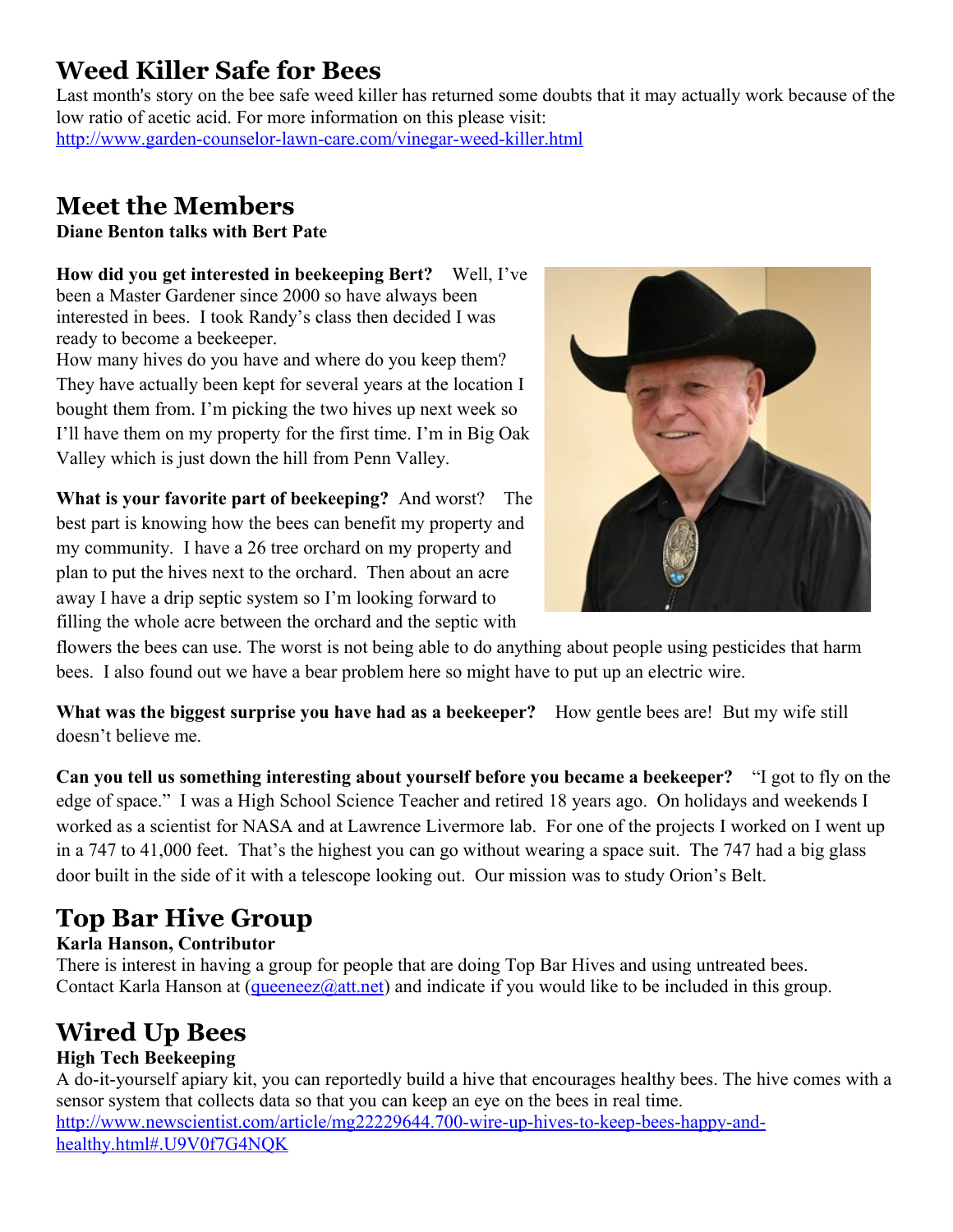